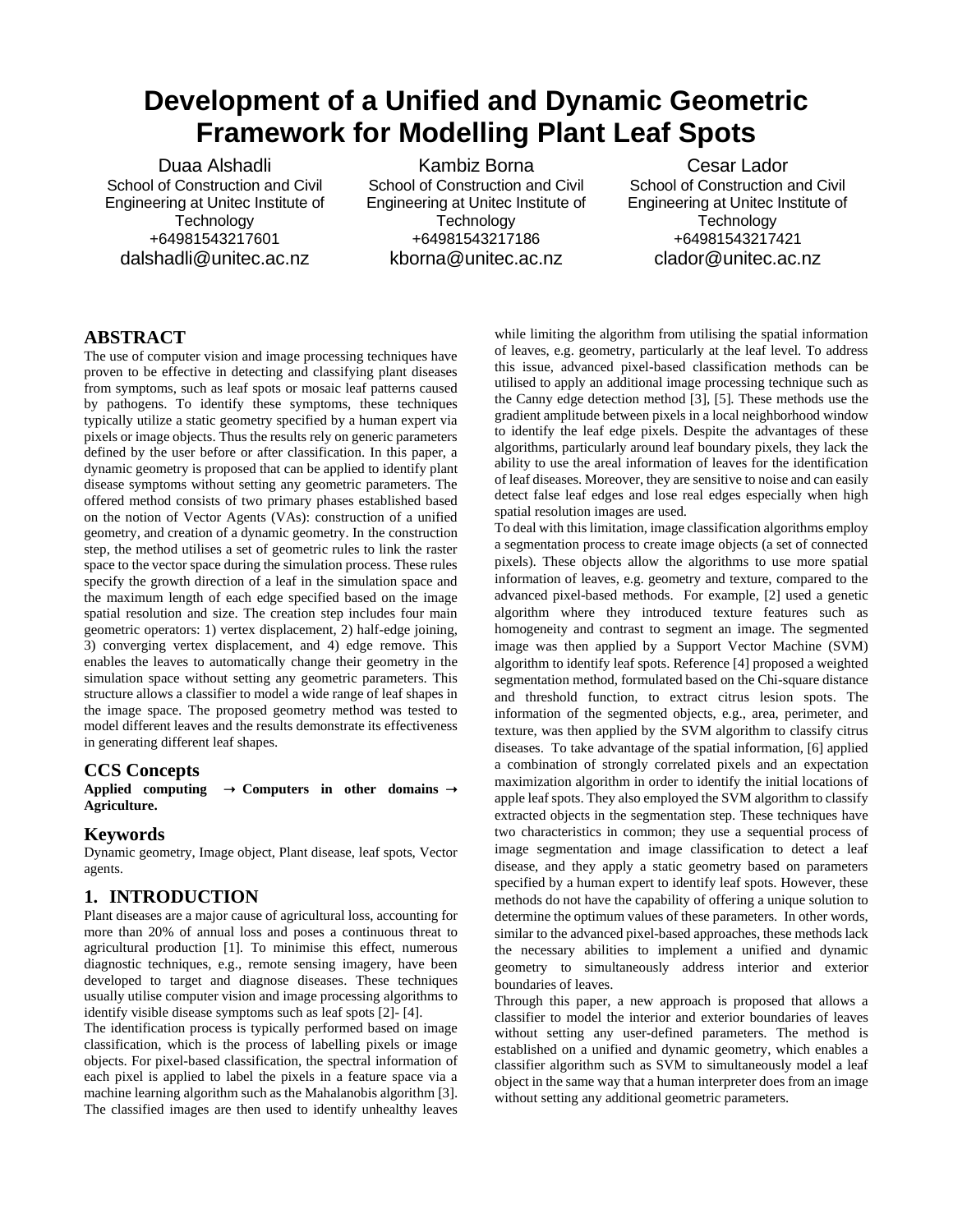# **2. METHOD**

#### **2.1 Plant Disease Symptoms**

Plant diseases caused by pathogens typically exhibit visible symptoms such as changes in colour, texture or shape of parts of plants. Figure 1(a) and (b) display the effects of fungal pathogens on plant leaves, such as rust spots with irregular shapes (Figure 1(a)) and angular leaf spots near veins with circular shapes (Figure 1(b)).



**Figure 1. Leaf spot caused by** *Neopestalotiopsis vitia* **(a) [7]. Leaf spot on common persimmon caused by** *Pseudocercospora vitis* **(b) [8].**

As disease spots have different shapes, it is necessary for an applied method to have the ability to model a wide range of geometries. This can be performed through a segmentation algorithm that addresses the exterior and interior structure of leaves separately through a static geometry. We propose a unified and dynamic geometry to enable a classifier to simultaneously model interior and exterior leaf boundaries. The method is implemented in two main steps: 1) the construction of a unified geometry, and 2) the creation of a dynamic geometry. To create the model, we used the notion of the Vector Agents (VAs) proposed by [9] and [10]. According to [9], at a primary level, VAs can be considered as a set of objects that dynamically change their own geometry in a simulation space. The algorithm was implemented using Repast, a Java-based Toolkit on an Intel CPU at 1.70 GHz and 4 GB of memory. ArcGIS v.10.5 and eCognition v.9 software were also used to analyse the images and to represent the 2D view of the generated maps.

#### **2.2 Construction of the Unified Geometry**

In the proposed method, the simulation space is a vector space with polygons that together represent a leaf within an image. Let  $x = (x_1, x_2, x_3, \dots, x_n) \in \mathbb{R}^d$  denote a multispectral *d*-dimensional image with *n* pixels,  $l =$  $(l_1, l_2, l_3, \dots, l_m) \in L$  include a set of coordinates where,  $m < n$  and  $l_m = (x_m, y_m)$ . With this notation, **L** stores the vertices of the polygon that define the boundary of the leaf, and uses an adjacency list algorithm to store the coordinates of each vertex In this case, for each vertex *v* in the polygon (leaf object), **L** is defined via all points of  $v$  to  $v$ . The geometry and topology of faces, edges, and vertices of the graph are formulated based on the winged-edge data structure [11]. This allows each edge *e* within the polygon to have two faces incident to *e,* e.g. edge **ab** in Figure 2(c), which enables the method to efficiently model the interior and exterior boundaries of a leaf. The method applies the

rules defined by [12] and [13] to link the polygons in the simulation (vector) to the image (raster) space:

- $l_m(x_m, y_m)$  is defined based on the coordinates of the pixel centre;
- each vertex can generate a new vertex along four cardinal directions at a set distance corresponding to the raster cell size  $r$  (Figure 2(a)), which can support a twin-edge (e.g. **ab** in Figure 2(b)),
- each new vertex has three reference points,
- an edge can be created if there is a vertex in the local neighbourhood (eight cardinal directions) of the new vertex (Figure 2(b),  $(c)$  and  $(d)$ ), and
- each edge has a maximum length of  $r\sqrt{2}$  (the diagonal distance of a pixel). For example, in Figure 2(b), the method cannot create edge **bd1**.



**Figure 2. (a) displays a three sided polygon L (a, b, c) from a vector space superimposed on the raster image at time t. (b), (c) and (d) display three different shapes of a four sided polygon based on vertex at time** *t+1***.** 

The following equation was applied to find the orientation of each face (interior or exterior boundaries) in the winged-edge data structure:

$$
\begin{bmatrix} i & j & k \end{bmatrix} = sgn \begin{bmatrix} x_i & x_j & x_k \\ y_i & y_j & y_k \\ 1 & 1 & 1 \end{bmatrix}, \quad (1)
$$

where  $(x_i, y_i)$  is the coordinate of each vertex and a positive value indicates a counterclockwise direction. These vertices form the geometry of the leaf object in the simulation space, and this structure allows the method to display a unified polygon **L** based on the pixels belonging to the leaf object in the image space.

#### **2.3 Creation of the Dynamic Geometry**

To enable the dynamic geometry of the leaf objects, a set of operators were applied as follows:

1. **Vertex displacement**: this places a new vertex in the space image. Figure 2(b) shows how the algorithm uses the geometric operator to create the twin-edge **ad1**.

2. **Half-edge joining**: this constructs a new edge based on a twin edge that is formed by two half-edges (Figure  $2(c)$ ).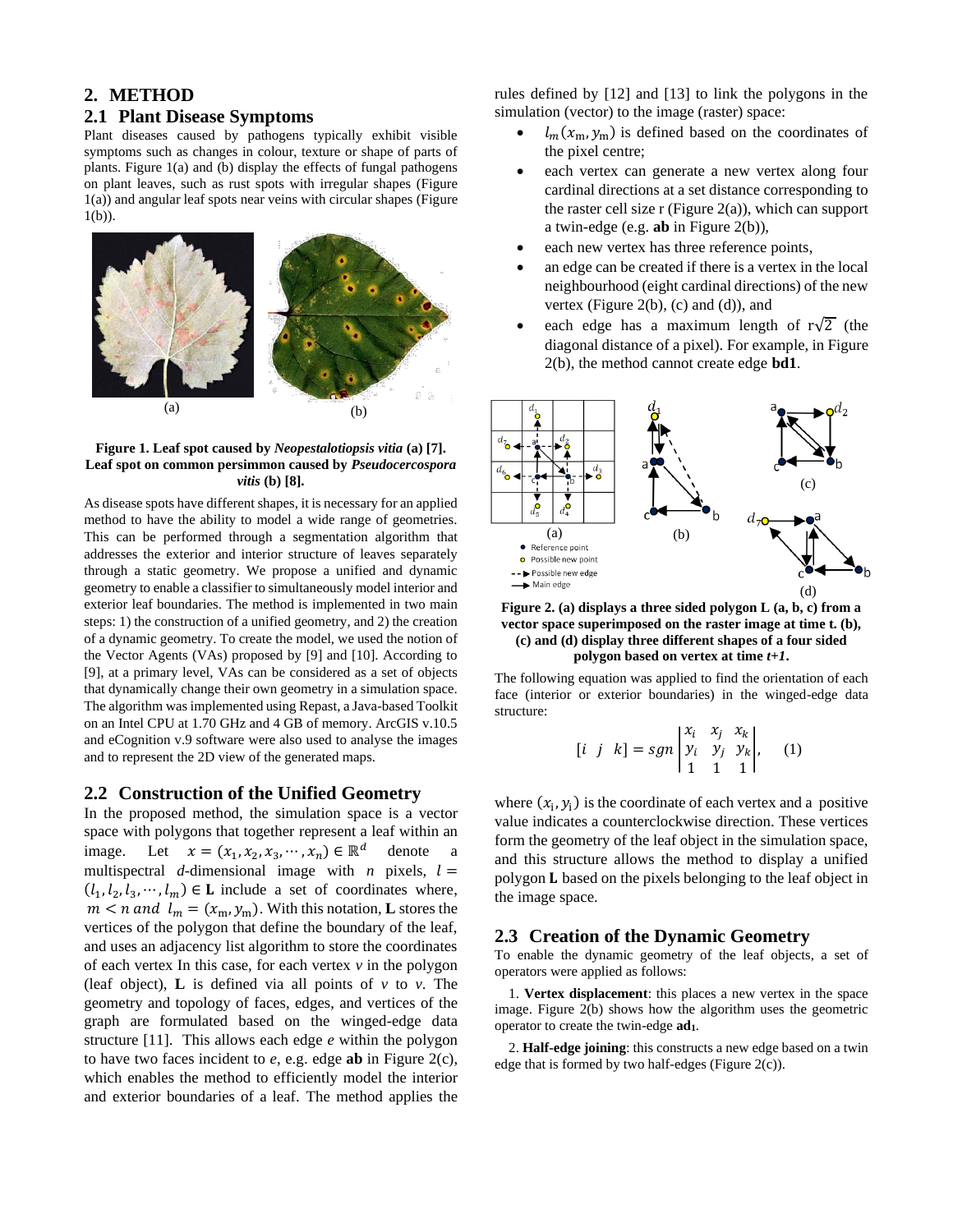3. **Converging vertex displacement**: two new edges are constructed to a single new neighbouring vertex from two existing vertices (Figure 2(d)).

4. **Edge remove**: this forms a new polygon by the merging of two polygons (Figure 3).



**Figure 3. (a) and (b) are formed based on Figure 2(c) and Figure 2(d) in terms of the edge remove operator, respectively.**

These methods allow a leaf object to constantly change its geometry via an iterative mechanism without applying any userdefined geometric parameters. For example, Figures. 2(a), 2(c) and 3(a) show different steps of an evolving process from a three sided to a four-sided polygon. The algorithm first uses the point **a** to create point **d<sup>2</sup>** (Figure 2 (a)). Thus, the first edge is randomly constructed by finding a second point in the local neighbourhood in space (Figure 2 (c)). The new created edge consists of two half edges. The above geometric methods are then applied as required. Finally, the edge remove operator is utilized to eliminate the twin edge within the polygon (Figure 3(a)).

# **3. EXPERMENTAL RESULTS**

The proposed approach was tested using two different images with different leaf geometries ((Figs. 1(a) and 1(b)). Figure 1(a), is an RGB image with a size of 136×136 pixels and displays leaf spots caused by *Neopestalotiopsis vitis.* Figure 1(b) is an RGB image with a size of 205×205 and displays symptoms of *Pseudocercospora vitis*.

Figure 4 shows an example of the evolving process for a single point through the implementation of the above rules and methods. The proposed geometry was applied by the SVM classifier, trained based on three different classes (leaf, non-leaf, and leaf spot) to model the leaf in Figure 1(a). The unified and dynamic structure of the proposed geometry allowed the SVM method to simultaneously create the interior and exterior boundaries of the leaf (Figure 4).



**Figure 4. Simulation results in different epochs depicting the transformation from a point into a leaf object.**

Figure 5 displays the extracted leaf objects via the proposed method superimposed on the images. The red polygons indicate the closeness of the generated leaf objects to the real structure of the leaves.



**Figure 5. The extracted leaf objects from the proposed algorithm superimposed on the images in Figure 1.**

To assess the performance of the proposed method, the extracted leaf objects were also compared with the results of the segmentation-based method using eCognition (Figure 6). Figure 6(b) shows that the segmented objects can readily determine the boundaries of leaf objects. However, the segmented objects cannot accurately address leaf objects where there is an indeterminate boundary and complex geometry (Figure 6 (a)). Because the segmentation-based method lacks the ability to change the geometry of the image objects in the classification step. Hence the geometry of the leaf object is different from the corresponding leaf in the image. Figure 6(b) shows that the segmented objects can readily determine the boundaries of leaf objects. However, the segmented objects cannot accurately address leaf objects where there is an indeterminate boundary and complex geometry (Figure 6 (a)). Because the segmentation-based method lacks the ability to change the geometry of the image objects in the classification step. Hence the geometry of the leaf object is different from the corresponding leaf in the image.



**Figure 6. (a) and (b) display the segmented images created in eCognition. (c) and (d) are the classified images in terms of color and texture information of image objects.**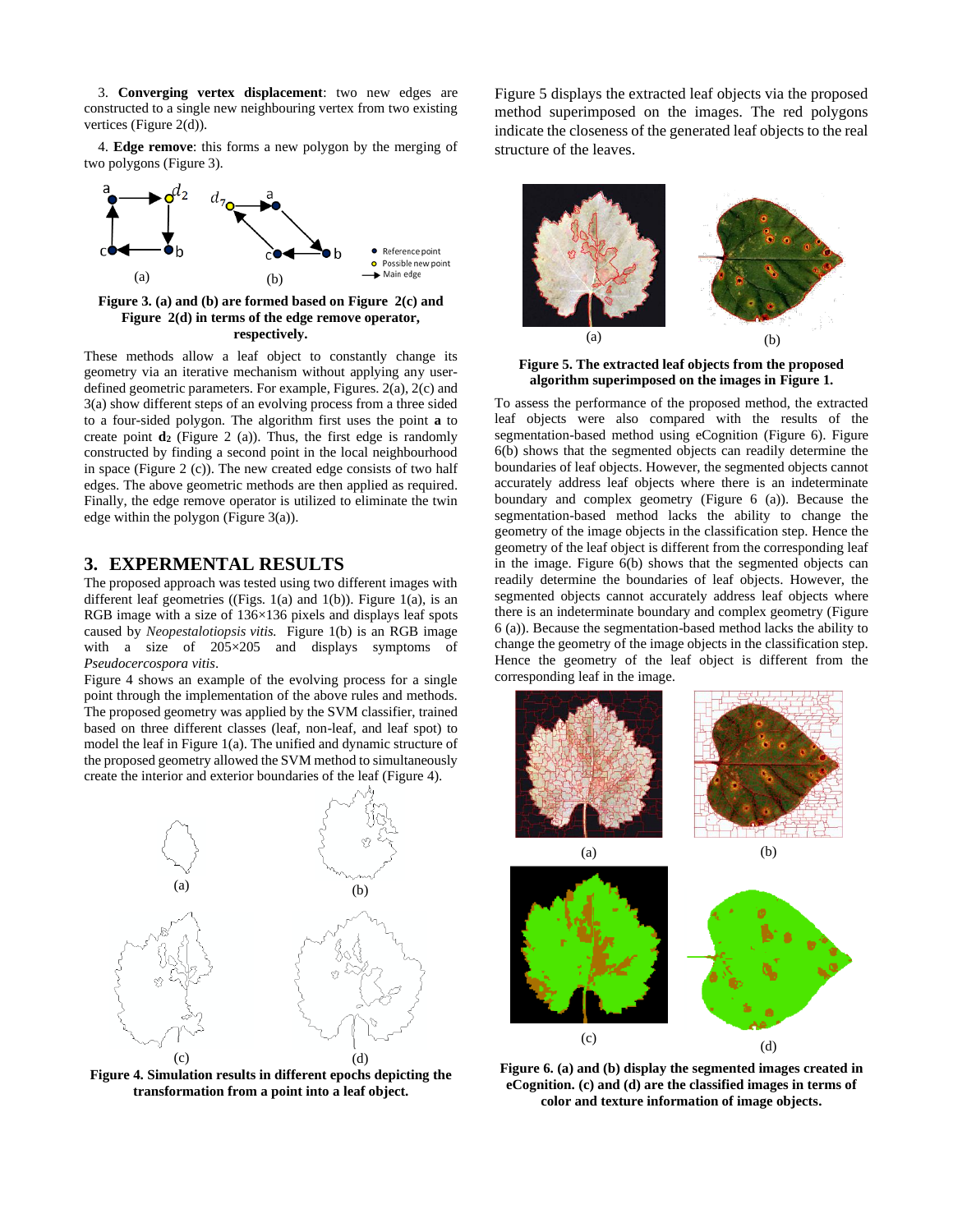In order to make a quantitative assessment of the extracted leaf objects, the completeness or shape accuracy of the detected leaf objects (Table I) was measured by the following metric:

$$
Shape_{accuracy} = 1 - \frac{|A - B|}{A} \qquad (2)
$$

where *A* is the area of the leaf that is manually extracted (yellow polygons in Figure 7), and *B* is the area extracted by the proposed method (blue polygons). To calculate the shape accuracy, the external leaf boundaries were considered. A visual assessment of Figure 7 shows that the extracted leaves from the proposed method are more accurate compared to the segmentation-based method.



- Ground truth - Proposed method - Segmntation method



The results in Table 1 indicate the enhanced capabilities of the proposed method to accurately extract leaf objects from images.

**Table 1. Performance evaluation of the proposed method based the shape accuracy index**

| <b>Dataset</b> | <b>Proposed method</b> | <b>Segmentation-based</b> |
|----------------|------------------------|---------------------------|
| Image 1        | 97%                    | 92%                       |
| from Fig       |                        |                           |
| 1(a)           |                        |                           |
| Image 2        | 99%                    | 99%                       |
| from Figure    |                        |                           |
|                |                        |                           |

### **4. CONCLUSION**

As plant diseases alter the geometry of leaves, it is important for a classification algorithm to have the ability to support a wide range of leaf shapes. This paper proposed a new geometry-led method that enables a classifier to implement a unified and dynamic geometry to model leaf objects. To construct a unified geometry, the method utilises a set of rules formulated based on a wingededge data structure. To enable a dynamic geometry for this structure, a collection of methods are applied through an iterative mechanism. We tested the proposed structure to model two different types of leaf objects and the results show the high performance of the proposed method in overcoming the limitations of conventional classification methods, such as using user-defined parameters and static geometry in modelling leaf spots. The implementation of a more complex scenario, e.g. a collection of leaves, and the integration of other spatial factors, would be interesting for further research.

# **5. REFERENCES**

- [1] Savary S., Ficke A., Aubertot J.N., Hollier C., "Crop Losses due to Diseases and their Implications for Global Food Production Losses and Food Security," Food Security, vol. 4, 2012, pp. 519-537.
- [2] Singh V., Misra A.K, "Detection of plant leaf diseases using image segmentation and soft computing techniques". Information Processing in Agriculture vol.4, 2017, pp 41-49.
- [3] Liang W-Z., Kirk K.R., Greene J. K., "Estimation of soybean leaf area, edge, and defoliation using color image analysis," Computers and Electronics in Agriculture, Vol. 150, 2018, pp. 41-51
- [4] Sharif M., Khan M. Iqbal A, Z., Azam M.F., M.I.U. Lali, M.Y. Javed, "Detection and classification of citrus diseases in agriculture based on optimized weighted segmentation and feature selection", Comput. Electron. Agric. 150, 2018, 220– 234.
- [5] Abu Bakar M.N., Abdullah A.H., Abdul Rahim N., Yazid H., Misman S.N. and Masnan M.J., "Rice Leaf Blast Disease Detection using Multi-Level Color Image Thresholding," Telecom, elec & comp eng. vol 10, 1-15, 2018.
- [6] Khan M. A., Lali M.I., Sharif M., Javed K., "An Optimized Method for Segmentation and Classification of Apple Diseases Based on Strong Correlation and Genetic Algorithm Based Feature Selection," in IEEE Access, vol. 7, pp. 46261- 46277, 2019,
- [7] Jayawardena R.S., Liu M., Maharachchikumbura S., Zhang W., Xing Q., Hyde K., S. Nilthong, Liu X., Yan J., "Neopestalotiopsis vitis sp. Nov. causing grapevine leaf spot in China," Phytotaxa. 25, 2016, pp 63–74.
- [8] Florida Division of Plant Industry, Florida Department of Agriculture and Consumer Services, Bugwood.org
- [9] Hammam Y., A. Moore, & P. Whigham, "The dynamic geometry of geographical vector Agents," Computers, Environment and Urban Systems 31(5), 2007, pp. 502-519.
- [10] Moore A., "Geographical vector agent based simulation for agricultural land use modelling," Advanced Geo-Simulation Models, Bentham Science Publisher, 2011.
- [11] Baumgart B. G., "A polyhedron representation for computer vision," In Proceedings of the May 19-22, 1975, national computer conference and exposition (AFIPS '75), ACM, New York, NY, USA, 589-596.
- [12] Borna K., Moore A., and Sirguey P., "Towards a vector agent modelling approach for remote sensing image classification," Journal of Spatial Science, 59(2), 2014, 283-296.
- [13] Borna K., 2017, "Geographic Vector Agents from Pixels to Intelligent Processing Units," (Thesis, Doctor of Philosophy). University of Otago. Retrieved from http://hdl.handle.net/10523/7183.